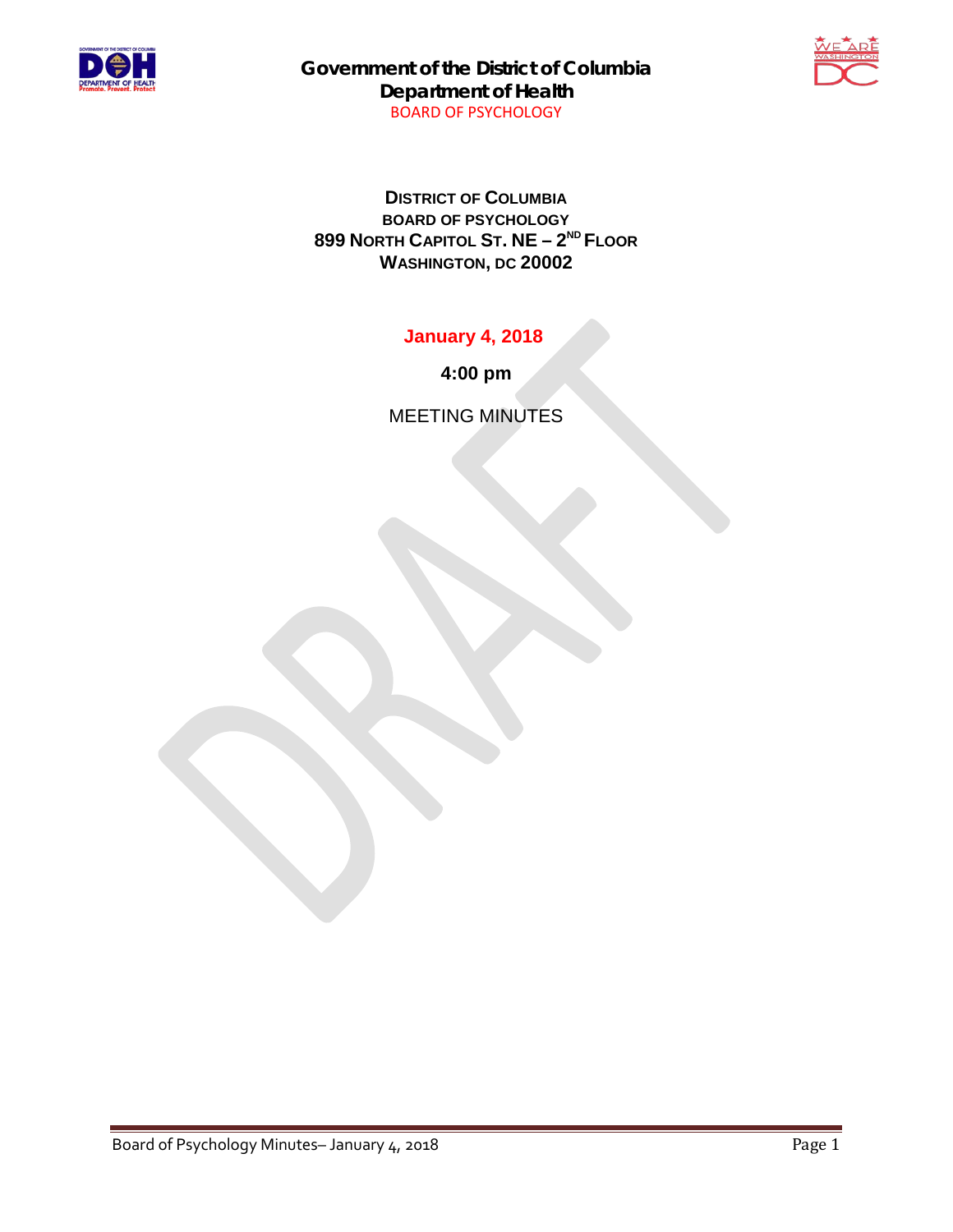



## **Call to Order:**

|            | <b>Roll Call: 4:25</b>                                                                                                                                                                                                                                                                                                                                                                                                                                                                                                                                                                                                                                                                                                                   |  |
|------------|------------------------------------------------------------------------------------------------------------------------------------------------------------------------------------------------------------------------------------------------------------------------------------------------------------------------------------------------------------------------------------------------------------------------------------------------------------------------------------------------------------------------------------------------------------------------------------------------------------------------------------------------------------------------------------------------------------------------------------------|--|
|            | Attendance:<br><b>Board Members:</b><br>Anthony Jimenez, PhD - Chairperson<br>Teresa Grant, PhD- Board Member<br>Eric Jones, PhD- Board Member<br>Louis Ferguson- Board Member<br><b>HRLA Staff</b><br>Robin Jenkins, Executive Director<br>Panravee Vongjaroenrat, Board Attorney<br>Deb Moss, Board Investigator<br>Derek Brooks, Supervisory Investigator<br>Fatima Abby, Health Licensing Specialist                                                                                                                                                                                                                                                                                                                                 |  |
|            | <b>Visitors from American Psychological Association:</b><br>Clifford Barnes, Esq.<br>Alan Nessman, JD                                                                                                                                                                                                                                                                                                                                                                                                                                                                                                                                                                                                                                    |  |
|            | <b>Approval of the Agenda</b><br>The board approved the January 2018 agenda.                                                                                                                                                                                                                                                                                                                                                                                                                                                                                                                                                                                                                                                             |  |
|            | <b>BOARD/DEPARTMENT'S REPORT</b><br><b>EXECUTIVE DIRECTOR'S REPORT</b><br>A. J<br>The following information/reports/ or announcement from The<br>Association of State and Provincial Psychology Boards (ASPPB)<br>were shared with the board:<br>ASPPB Disciplinary Data Report {July 2017 through<br>October 2017}.<br>Dr. Stephen DeMers, ASPPB CEO, will retire on<br>September 1, 2018. He has served the association since<br>2005.<br><b>BOARD ATTORNEY'S REPORT</b><br>Β.<br>The Board attorney updated the board regarding the following:<br>the Health Care Reporting Bill and Removing Barriers to<br>Occupational Licenses Amendment.<br><b>C. CHAIRPERSON'S REPORT</b><br>The Chairperson reported on subcommittee progress. |  |
| OS-0104-01 | Minutes: The Board approved the open session minutes of the October<br>12, 2017 meeting as recorded.                                                                                                                                                                                                                                                                                                                                                                                                                                                                                                                                                                                                                                     |  |